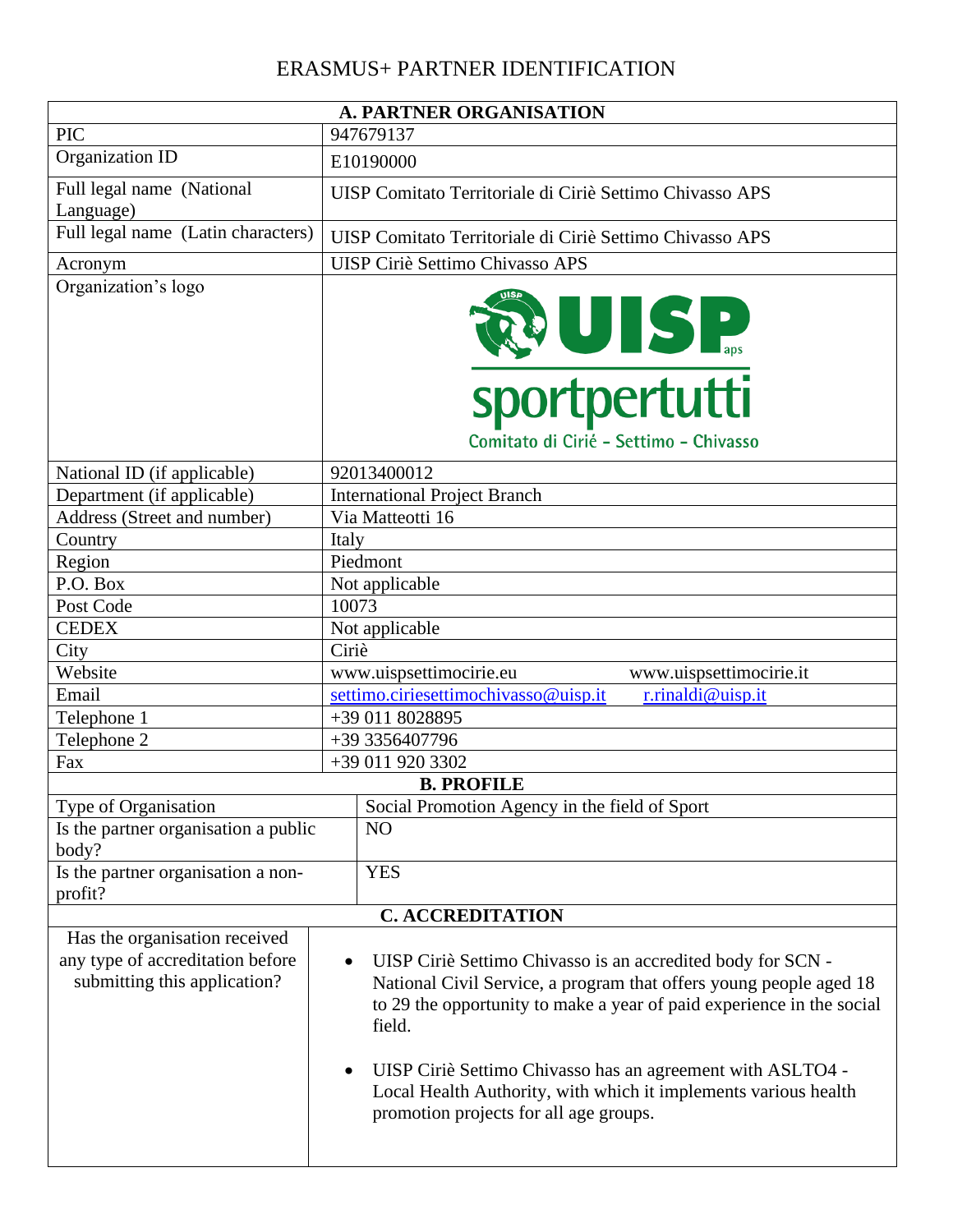| Has the organisation                                                                                                                                                                                                                                                                                                                                                                                                                                                                                                                                                                                                                                                                                                                                                                                                                           |  |                                                                                                                    |           |                     |             |
|------------------------------------------------------------------------------------------------------------------------------------------------------------------------------------------------------------------------------------------------------------------------------------------------------------------------------------------------------------------------------------------------------------------------------------------------------------------------------------------------------------------------------------------------------------------------------------------------------------------------------------------------------------------------------------------------------------------------------------------------------------------------------------------------------------------------------------------------|--|--------------------------------------------------------------------------------------------------------------------|-----------|---------------------|-------------|
| received/applied for any EU                                                                                                                                                                                                                                                                                                                                                                                                                                                                                                                                                                                                                                                                                                                                                                                                                    |  | Program                                                                                                            | Year      | Name                | Role        |
| grants?                                                                                                                                                                                                                                                                                                                                                                                                                                                                                                                                                                                                                                                                                                                                                                                                                                        |  | <b>Europe for Citizens</b>                                                                                         | 2007/2008 | <b>ADRESS</b>       | Coordinator |
|                                                                                                                                                                                                                                                                                                                                                                                                                                                                                                                                                                                                                                                                                                                                                                                                                                                |  | <b>Civil Society Projects</b>                                                                                      | 2008/2009 | <b>SAVE</b>         | Coordinator |
|                                                                                                                                                                                                                                                                                                                                                                                                                                                                                                                                                                                                                                                                                                                                                                                                                                                |  | Rights, Equality and                                                                                               | 2010/2011 | <b>ARIES</b>        | Coordinator |
|                                                                                                                                                                                                                                                                                                                                                                                                                                                                                                                                                                                                                                                                                                                                                                                                                                                |  | Citizenship                                                                                                        |           |                     |             |
|                                                                                                                                                                                                                                                                                                                                                                                                                                                                                                                                                                                                                                                                                                                                                                                                                                                |  | <b>Grundtvig Workshops</b>                                                                                         | 2009/2010 | <b>SCAI</b>         | Coordinator |
|                                                                                                                                                                                                                                                                                                                                                                                                                                                                                                                                                                                                                                                                                                                                                                                                                                                |  | Rights, Equality and<br>Citizenship                                                                                | 2012/2013 | <b>IRIS</b>         | Coordinator |
|                                                                                                                                                                                                                                                                                                                                                                                                                                                                                                                                                                                                                                                                                                                                                                                                                                                |  | Rights, Equality and<br>Citizenship                                                                                | 2015/2016 | <b>IRISES</b>       | Coordinator |
|                                                                                                                                                                                                                                                                                                                                                                                                                                                                                                                                                                                                                                                                                                                                                                                                                                                |  | Erasmus + KA204                                                                                                    | 2016/2018 | <b>MEMTRAIN</b>     | Partner     |
|                                                                                                                                                                                                                                                                                                                                                                                                                                                                                                                                                                                                                                                                                                                                                                                                                                                |  | Erasmus + Small<br>Partnerships                                                                                    | 2018/2019 | <b>SPRINT</b>       | Coordinator |
|                                                                                                                                                                                                                                                                                                                                                                                                                                                                                                                                                                                                                                                                                                                                                                                                                                                |  | $Erasmus + KA204$                                                                                                  | 2018/2020 | <b>SPIRITS</b>      | Coordinator |
|                                                                                                                                                                                                                                                                                                                                                                                                                                                                                                                                                                                                                                                                                                                                                                                                                                                |  | $Erasmus + KA204$                                                                                                  | 2018/2020 | [RE]ENTER           | Partner     |
|                                                                                                                                                                                                                                                                                                                                                                                                                                                                                                                                                                                                                                                                                                                                                                                                                                                |  | Erasmus + Small<br>Partnerships                                                                                    | 2019/2020 | <b>PACE</b>         | Coordinator |
|                                                                                                                                                                                                                                                                                                                                                                                                                                                                                                                                                                                                                                                                                                                                                                                                                                                |  | $Erasmus + KA204$                                                                                                  | 2019/2021 | <b>CHANCE</b>       | Partner     |
|                                                                                                                                                                                                                                                                                                                                                                                                                                                                                                                                                                                                                                                                                                                                                                                                                                                |  | Erasmus + Small                                                                                                    | 2020/2021 | <b>WISE&amp;FIT</b> | Partner     |
|                                                                                                                                                                                                                                                                                                                                                                                                                                                                                                                                                                                                                                                                                                                                                                                                                                                |  | Partnerships                                                                                                       |           |                     |             |
|                                                                                                                                                                                                                                                                                                                                                                                                                                                                                                                                                                                                                                                                                                                                                                                                                                                |  | Erasmus + Small<br>Partnerships                                                                                    | 2020/2021 | <b>WINGS</b>        | Partner     |
|                                                                                                                                                                                                                                                                                                                                                                                                                                                                                                                                                                                                                                                                                                                                                                                                                                                |  | Erasmus + Small<br>Partnerships                                                                                    | 2020/2021 | <b>HOSPITALITY</b>  | Partner     |
|                                                                                                                                                                                                                                                                                                                                                                                                                                                                                                                                                                                                                                                                                                                                                                                                                                                |  | Further information about each one of the projects can be found on our<br>official website www.uispsettimocirie.eu |           |                     |             |
|                                                                                                                                                                                                                                                                                                                                                                                                                                                                                                                                                                                                                                                                                                                                                                                                                                                |  | D. BACKGROUND AND EXPERIENCE                                                                                       |           |                     |             |
| UISP (Italian Union of Sport For All) is the Sports Promotion Agency that aims to extend<br>the right to sport to all citizens. Sport for all is something that affects health, quality of<br>life, education and sociability. As such it is worthy of recognition and public protection.<br>The Territorial Committee UISP Ciriè Settimo Chivasso unites 16,000 people, and 130<br>Please briefly<br>affiliated sports clubs, present throughout the territory north of Turin: Ciriè, Lanzo,<br>present the<br>Robassomero, Borgaro, Leinì, Volpiano, Settimo, Brandizzo, Chivasso, for a total about<br>partner<br>50 municipalities. International projects are carried out with partner associations in<br>organisation.<br>France, Romania, Bulgaria, Latvia, Turkey, Slovakia, Slovinia, Spain, France, Hungary,<br>Portugal and Greece. |  |                                                                                                                    |           |                     |             |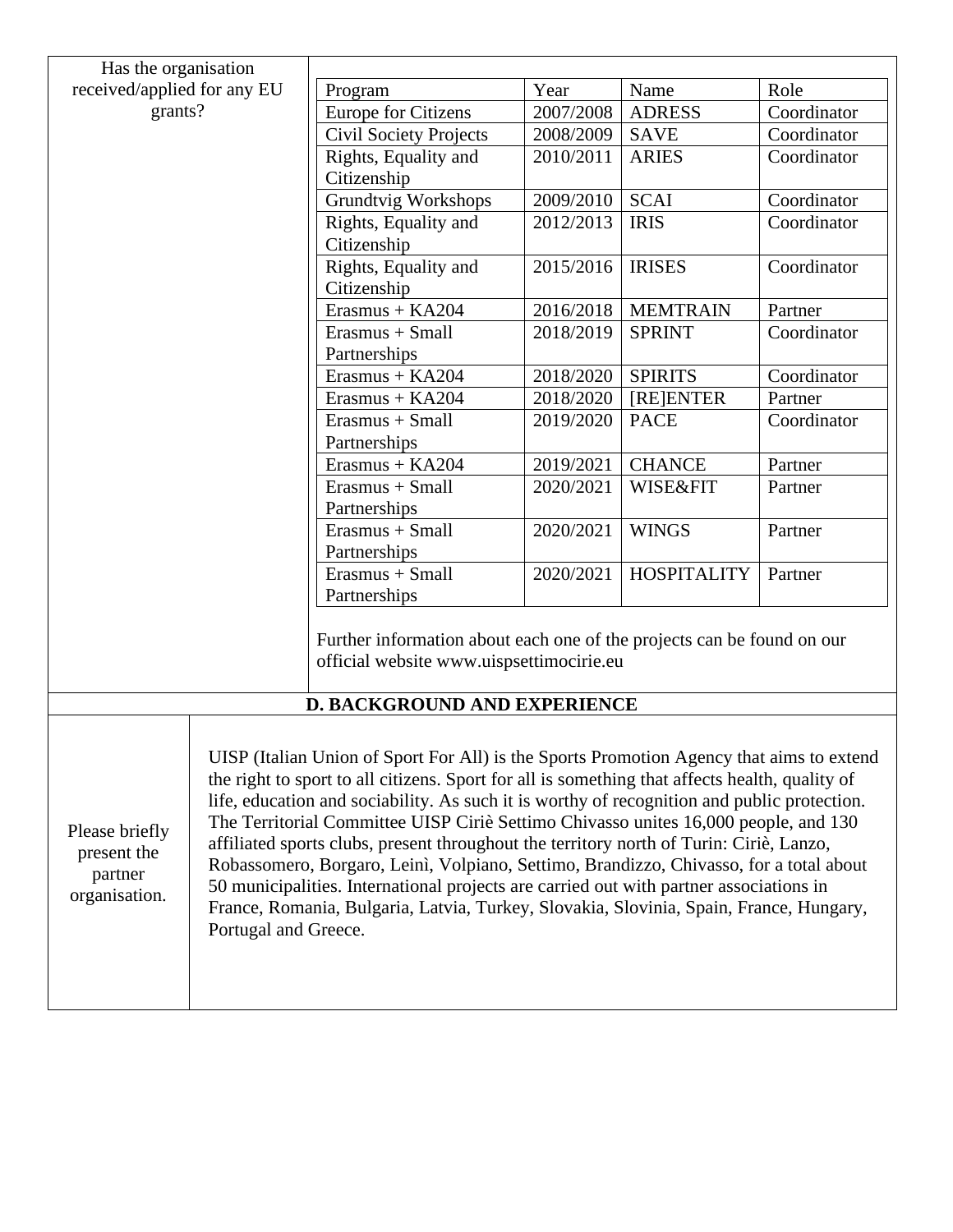| <b>LISA SELLA</b><br>Lisa is vice-president of the UISP Ciriè Settimo Chivasso Committee, as well as researcher<br>for CNR IRCRES and professor of economic and social research at the University of Turin.<br>His commitment to gender policies also extends to the research projects in which he<br>participated, including "Research and assessment of the impact of gender rebalancing<br>measures envisaged by the<br>current legislation on elective and government offices "<br>Her main skills are:<br>Data processing with econometric and simulation techniques<br>Analysis and use of complex administrative databases<br>Carrying out desk surveys<br>Planning<br>$\overline{\phantom{a}}$<br>Management and analysis of sample surveys<br>Realization of surveys, analysis and statistical production<br>Qualitative investigations<br>Integrated use of qualitative and quantitative methods in socio-economic surveys<br>$\overline{\phantom{a}}$<br>Drafting of texts: presentations, reports, research reports<br>$\overline{\phantom{a}}$<br>Excellent command of statistical techniques for the analysis of quantitative data<br>What are the<br>$\overline{\phantom{a}}$<br>Institutional communication: reports at seminars and conferences to return the<br>skills and<br>expertise of key<br>results<br>staff/persons<br>involved in this<br><b>ROBERTO RINALDI</b><br>He graduated in electronic engineering in 1972 with a score of 104/110. He began his career<br>application?<br>in the field of social sport as president of the Territorial Committee UISP Ciriè Settimo<br>Chivasso from 2004 to 2017, becoming a member of the National Council of the<br>organization in the field of sports promotion and social promotion. Since his entry into the<br>committee, he has held the role of head of the international sector and project coordinator.<br>In 2017 he ends his last term as president of the Committee, but maintains a role within his<br>board. He is also an active member of Arci Servizio Civile Piemonte, the body that collects<br>and directs National Civil Service volunteers. His main skills are those of:<br>Designing, al local level, the working plan of the project, planning its actions,<br>monitoring its implementation and managing its human, technical and economic<br>resources<br>Distributing, coordinating and managing the resources available for the<br>implementation and proper development of the project at local level<br>Defining in details all the tasks assigned to the members of the staff and controlling<br>their progress<br>Being in charge of motivating, informing and bringing cohesion to the staff<br>Planning and monitoring the assigned budget |  |
|-----------------------------------------------------------------------------------------------------------------------------------------------------------------------------------------------------------------------------------------------------------------------------------------------------------------------------------------------------------------------------------------------------------------------------------------------------------------------------------------------------------------------------------------------------------------------------------------------------------------------------------------------------------------------------------------------------------------------------------------------------------------------------------------------------------------------------------------------------------------------------------------------------------------------------------------------------------------------------------------------------------------------------------------------------------------------------------------------------------------------------------------------------------------------------------------------------------------------------------------------------------------------------------------------------------------------------------------------------------------------------------------------------------------------------------------------------------------------------------------------------------------------------------------------------------------------------------------------------------------------------------------------------------------------------------------------------------------------------------------------------------------------------------------------------------------------------------------------------------------------------------------------------------------------------------------------------------------------------------------------------------------------------------------------------------------------------------------------------------------------------------------------------------------------------------------------------------------------------------------------------------------------------------------------------------------------------------------------------------------------------------------------------------------------------------------------------------------------------------------------------------------------------------------------------------------------------------------------------------------------------------------------------------------------------------------------------------------------------------------------------|--|
| E. LEGAL REPRESENTATIVE                                                                                                                                                                                                                                                                                                                                                                                                                                                                                                                                                                                                                                                                                                                                                                                                                                                                                                                                                                                                                                                                                                                                                                                                                                                                                                                                                                                                                                                                                                                                                                                                                                                                                                                                                                                                                                                                                                                                                                                                                                                                                                                                                                                                                                                                                                                                                                                                                                                                                                                                                                                                                                                                                                                             |  |
| Title<br>Mr                                                                                                                                                                                                                                                                                                                                                                                                                                                                                                                                                                                                                                                                                                                                                                                                                                                                                                                                                                                                                                                                                                                                                                                                                                                                                                                                                                                                                                                                                                                                                                                                                                                                                                                                                                                                                                                                                                                                                                                                                                                                                                                                                                                                                                                                                                                                                                                                                                                                                                                                                                                                                                                                                                                                         |  |
| Male<br>Gender                                                                                                                                                                                                                                                                                                                                                                                                                                                                                                                                                                                                                                                                                                                                                                                                                                                                                                                                                                                                                                                                                                                                                                                                                                                                                                                                                                                                                                                                                                                                                                                                                                                                                                                                                                                                                                                                                                                                                                                                                                                                                                                                                                                                                                                                                                                                                                                                                                                                                                                                                                                                                                                                                                                                      |  |
| <b>First Name</b><br>Ferruccio                                                                                                                                                                                                                                                                                                                                                                                                                                                                                                                                                                                                                                                                                                                                                                                                                                                                                                                                                                                                                                                                                                                                                                                                                                                                                                                                                                                                                                                                                                                                                                                                                                                                                                                                                                                                                                                                                                                                                                                                                                                                                                                                                                                                                                                                                                                                                                                                                                                                                                                                                                                                                                                                                                                      |  |
| <b>Family Name</b><br>Valzano                                                                                                                                                                                                                                                                                                                                                                                                                                                                                                                                                                                                                                                                                                                                                                                                                                                                                                                                                                                                                                                                                                                                                                                                                                                                                                                                                                                                                                                                                                                                                                                                                                                                                                                                                                                                                                                                                                                                                                                                                                                                                                                                                                                                                                                                                                                                                                                                                                                                                                                                                                                                                                                                                                                       |  |
| Board member<br>Department                                                                                                                                                                                                                                                                                                                                                                                                                                                                                                                                                                                                                                                                                                                                                                                                                                                                                                                                                                                                                                                                                                                                                                                                                                                                                                                                                                                                                                                                                                                                                                                                                                                                                                                                                                                                                                                                                                                                                                                                                                                                                                                                                                                                                                                                                                                                                                                                                                                                                                                                                                                                                                                                                                                          |  |
| Position<br>President                                                                                                                                                                                                                                                                                                                                                                                                                                                                                                                                                                                                                                                                                                                                                                                                                                                                                                                                                                                                                                                                                                                                                                                                                                                                                                                                                                                                                                                                                                                                                                                                                                                                                                                                                                                                                                                                                                                                                                                                                                                                                                                                                                                                                                                                                                                                                                                                                                                                                                                                                                                                                                                                                                                               |  |
| ferruccio.valzano@uispsettimocirie.it<br>Email                                                                                                                                                                                                                                                                                                                                                                                                                                                                                                                                                                                                                                                                                                                                                                                                                                                                                                                                                                                                                                                                                                                                                                                                                                                                                                                                                                                                                                                                                                                                                                                                                                                                                                                                                                                                                                                                                                                                                                                                                                                                                                                                                                                                                                                                                                                                                                                                                                                                                                                                                                                                                                                                                                      |  |
|                                                                                                                                                                                                                                                                                                                                                                                                                                                                                                                                                                                                                                                                                                                                                                                                                                                                                                                                                                                                                                                                                                                                                                                                                                                                                                                                                                                                                                                                                                                                                                                                                                                                                                                                                                                                                                                                                                                                                                                                                                                                                                                                                                                                                                                                                                                                                                                                                                                                                                                                                                                                                                                                                                                                                     |  |